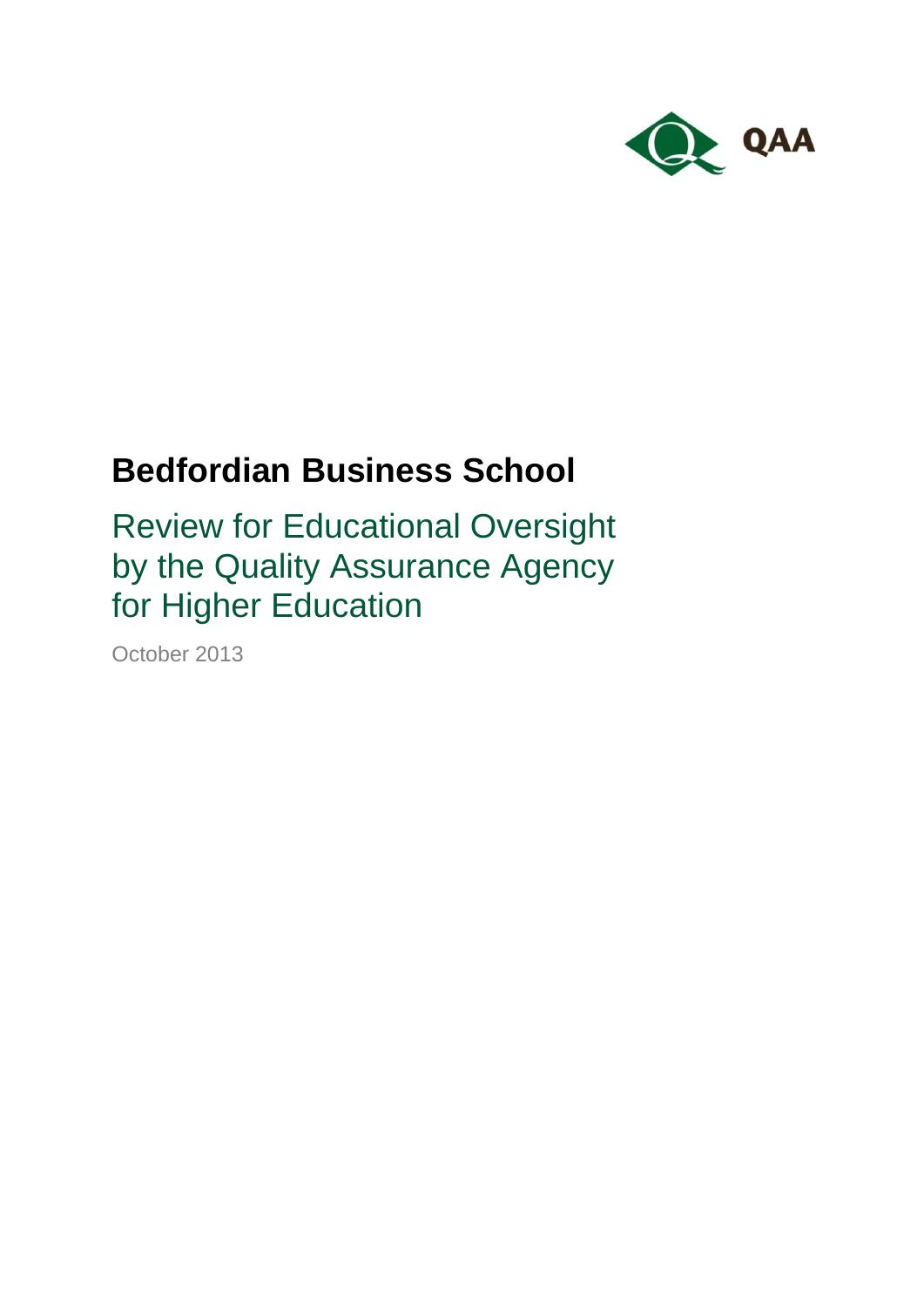## **Key findings about Bedfordian Business School**

As a result of its Review for Educational Oversight carried out in October 2013, the QAA review team (the team) considers that there can be **confidence** in how the provider manages its stated responsibilities for the standards of the programmes it offers on behalf of Pearson, Educational Development International and the University of Maribor, Slovenia.

The team also considers that there can be **confidence** in how the provider manages its stated responsibilities for the quality and enhancement of the learning opportunities it offers on behalf of these awarding organisations.

The team considers that **reliance can** be placed on the information that the provider produces for its intended audiences about the learning opportunities it offers.

### **Good practice**

The team has identified the following **good practice**:

- the provision of an effective Essential Study Skills module (paragraph 2.4)
- the consistent and responsive use of student feedback enhances the quality of teaching (paragraph 2.6)
- the well equipped and resourced learning environment (paragraph 2.15).

### **Recommendations**

The team has also identified a number of **recommendations** for the enhancement of the higher education provision.

The team considers that it is **advisable** for the provider to:

- embed all quality assurance roles, responsibilities and processes (paragraph 1.3)
- clarify the nature and extent of assessment support and moderation that will be provided by the University of Maribor (paragraph 1.4)
- develop centre-designed programme specifications for all the BTEC provision in line with new awarding organisation guidance (paragraph 2.1)
- put in place arrangements to regularly revise and update information (paragraph 3.3)
- develop and implement a system of version control for all documentation to avoid overlapping guidance (paragraph 3.4).

The team considers that it would be **desirable** for the provider to:

- engage consistently with the UK Quality Code for Higher Education to further assure management of academic standards and quality (paragraph 1.7)
- include detailed and measurable action plans in departmental reports (paragraph 2.3)
- revise the BTEC assessment guidance and make regular updates available to all staff (paragraph 2.8)
- update the Quality Assurance Manual to reflect all revised policies and procedures (paragraph 3.5).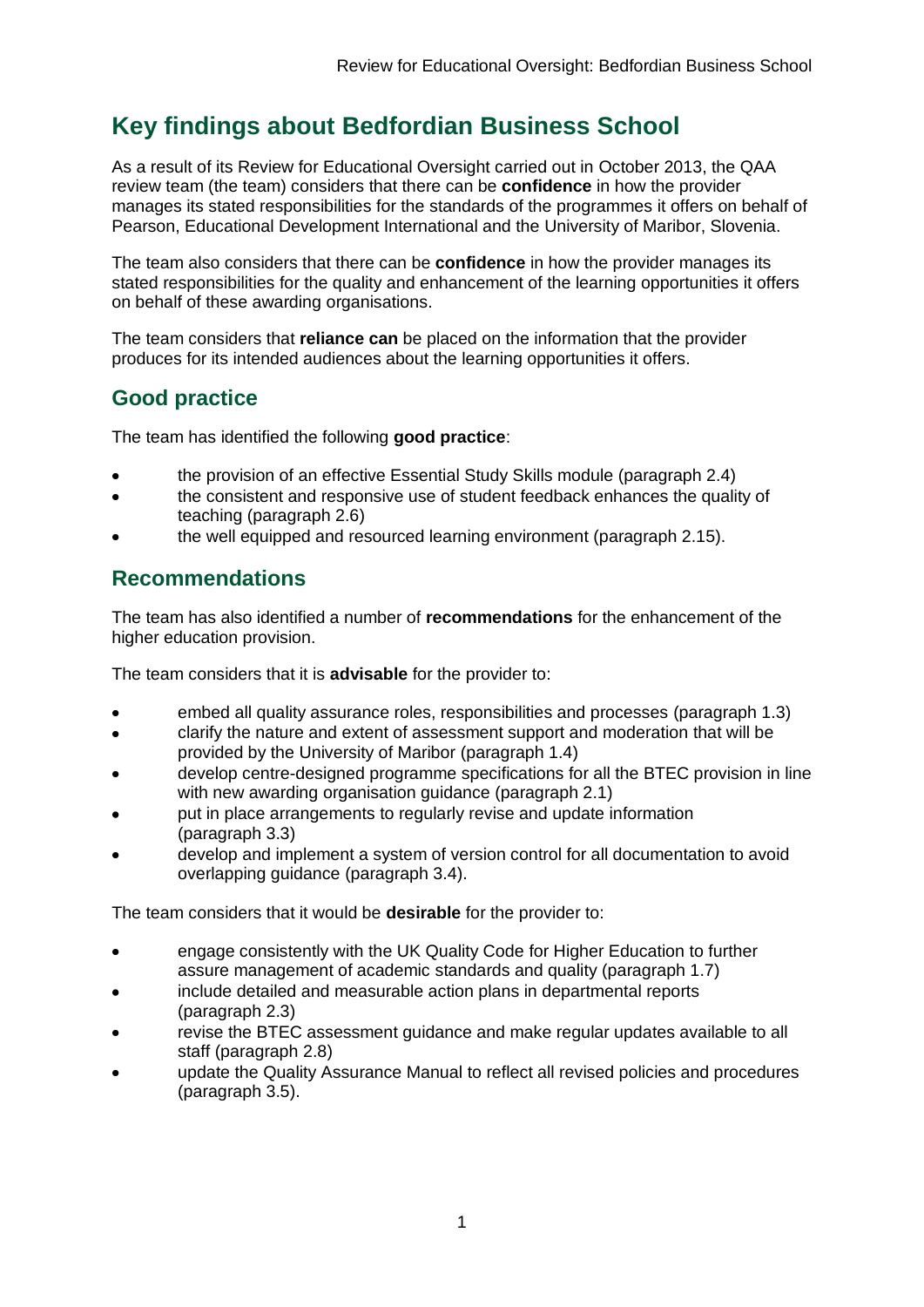## **About this report**

This report presents the findings of the **Review for Educational Oversight<sup>1</sup>** (REO) conducted by [QAA](#page-16-0) at the Bedfordian Business School (the School). The purpose of the review is to provide public information about how the provider discharges its stated responsibilities for the management and delivery of academic standards and the quality of learning opportunities available to students. The review applies to programmes of study that the provider delivers on behalf of Pearson BTEC, Educational Development International and the University of Maribor, Slovenia. The review was carried out by Mr Gary Hargreaves and Ms Ann Kettle (reviewers) and Mrs Mandy Hobart (Coordinator).

The review team conducted the review in agreement with the provider and in accordance with the *[Review for Educational Oversight:](http://www.qaa.ac.uk/Publications/InformationAndGuidance/Pages/REO-designated-providers-handbook-13.aspx) Handbook*. <sup>2</sup> Evidence in support of the review included the self-evaluation document, external reports from awarding organisations and from the British Accreditation Council (BAC), policy documents and minutes and meetings with staff and students.

The review team also considered the provider's use of the relevant external reference points:

- the Qualifications and Credit framework
- the UK Quality Code for Higher Education
- information supplied to the provider by its awarding organisations.

Please note that if you are unfamiliar with any of the terms used in this report you can find them in the [Glossary.](#page-16-1)

The Bedfordian Business School was established in 2010 and is based on a single campus close to Luton station and town centre. The School currently offers programmes accredited by two UK national awarding organisations and one European University. The School's mission statement is to 'be a leading independent higher education institution of excellence delivering quality education in partnership with external bodies by providing a learning environment conducive to excellence, which ultimately brings success to students'. The School aims to support students to gain management and professional qualifications to meet likely local and overseas demands, and to support career development opportunities. The School has well-kept facilities including six classrooms, two computer laboratories and a student common room. The School owns the building and all facilities.

At the time of the review visit the School had been through a difficult transition period having had its application for highly trusted sponsor status refused by the UK Border Agency in September 2012 and its Tier 4 license re-instated in August 2013. The School made arrangements to ensure 22 of its higher education students were able to transfer to another private provider, while two home students completed their level 7 programme in July 2013. However, at the time of the review visit only one programme, the Extended Diploma in Strategic Leadership and Management, had recruited students, with teaching scheduled to start in mid-October 2013. No students were available to meet the Coordinator during the preparatory visit, but the team were able to meet two students during the review visit.

At the time of the review, the provider offered the following higher education programmes, listed beneath their awarding organisations:

 $\overline{1}$ 

<sup>1</sup> [www.qaa.ac.uk/educational-oversight](http://www.qaa.ac.uk/educational-oversight)

<sup>2</sup> [www.qaa.ac.uk/Publications/InformationAndGuidance/Pages/REO-designated-providers-handbook-13.aspx](http://www.qaa.ac.uk/Publications/InformationAndGuidance/Pages/REO-designated-providers-handbook-13.aspx)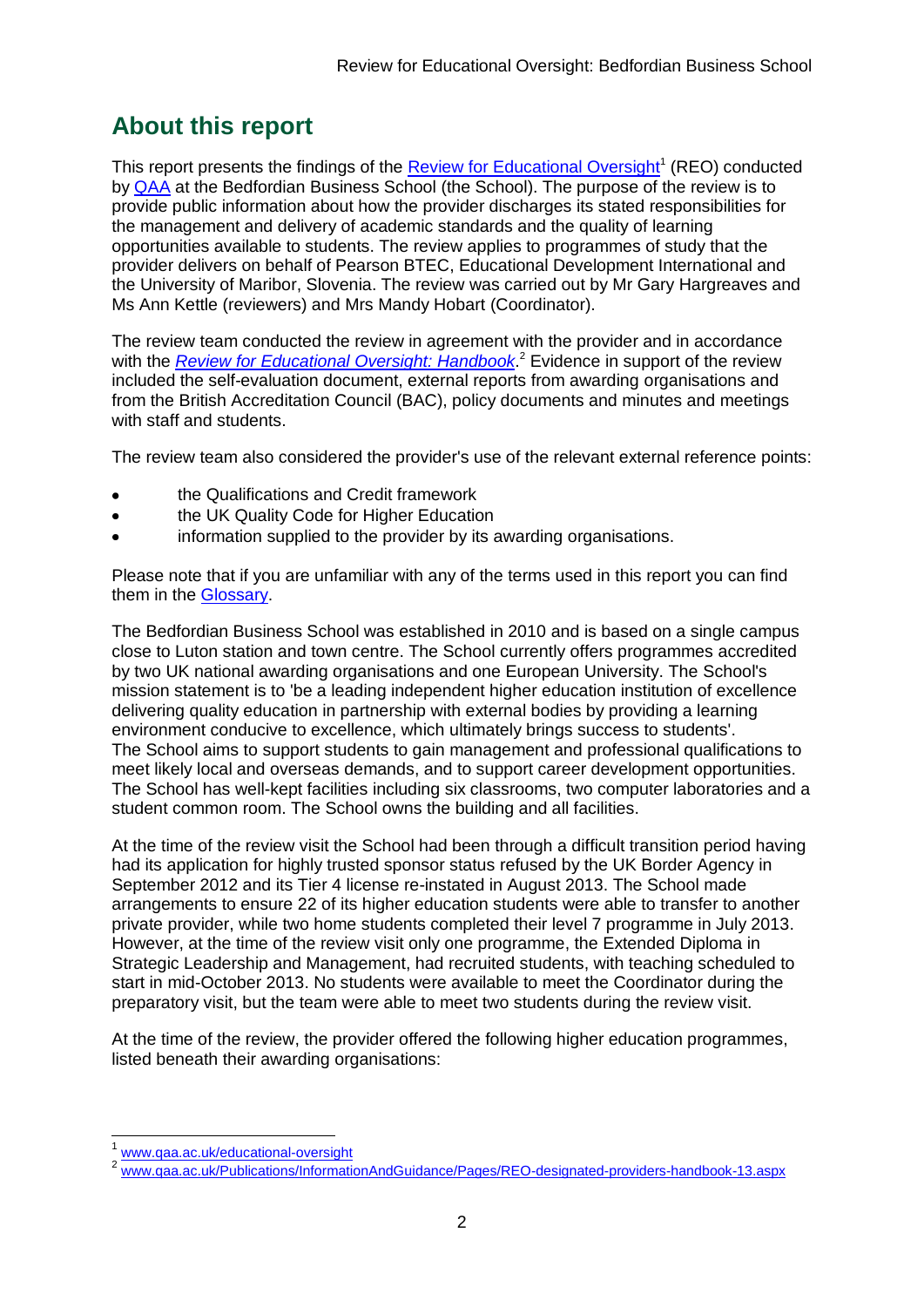#### **Education Development International**

- Certificate in Teaching English as a Foreign Language (level 4)
- Certificate in Teaching in the Lifelong Learning Sector (level 4)

#### **Pearson BTEC**

- Extended Diploma in Strategic Leadership and Management (level 7)
- Higher National Certificate in Business (level 4)
- Higher National Diploma in Business (level 5)
- Higher National Certificate in Computing and Systems Development (level 4)
- Higher National Diploma in Computing and Systems Development (level 5)

#### **University of Maribor**

- Master of Business Administration (MBA) Corporate Governance and Management (0)
- Integrated PhD Research Skills, Techniques and Methods Education (0)

### **The provider's stated responsibilities**

The School does not have awarding powers for any of the qualifications it offers. The overarching responsibility for the checking and maintenance of academic standards lies with the awarding organisations. The School has responsibility for setting and marking assignments for the Pearson BTEC higher nationals and level 7 Extended Diploma in Strategic Management and Leadership. The University of Maribor sets and marks all assessments and also contributes to some delivery of teaching and the production of materials.

### **Recent developments**

The School has gained accreditation to offer Pearson BTEC programmes in business, computing, health and social care, and travel and tourism, and no longer offers provision accredited by the Association of Business Practitioners, the London Centre of Marketing and the Association of Chartered Certified Accountants. Plans are now in place to recruit students to business and computing programmes in the next few months as well as to the University of Maribor MBA provision.

### **Students' contribution to the review**

At the time of the visit the School had no students enrolled as a result of the loss of the Tier 4 license. Consequently no current student submission was available to the team though evidence of a previous submission formed part of the evidence presented. The team met two students during the review visit.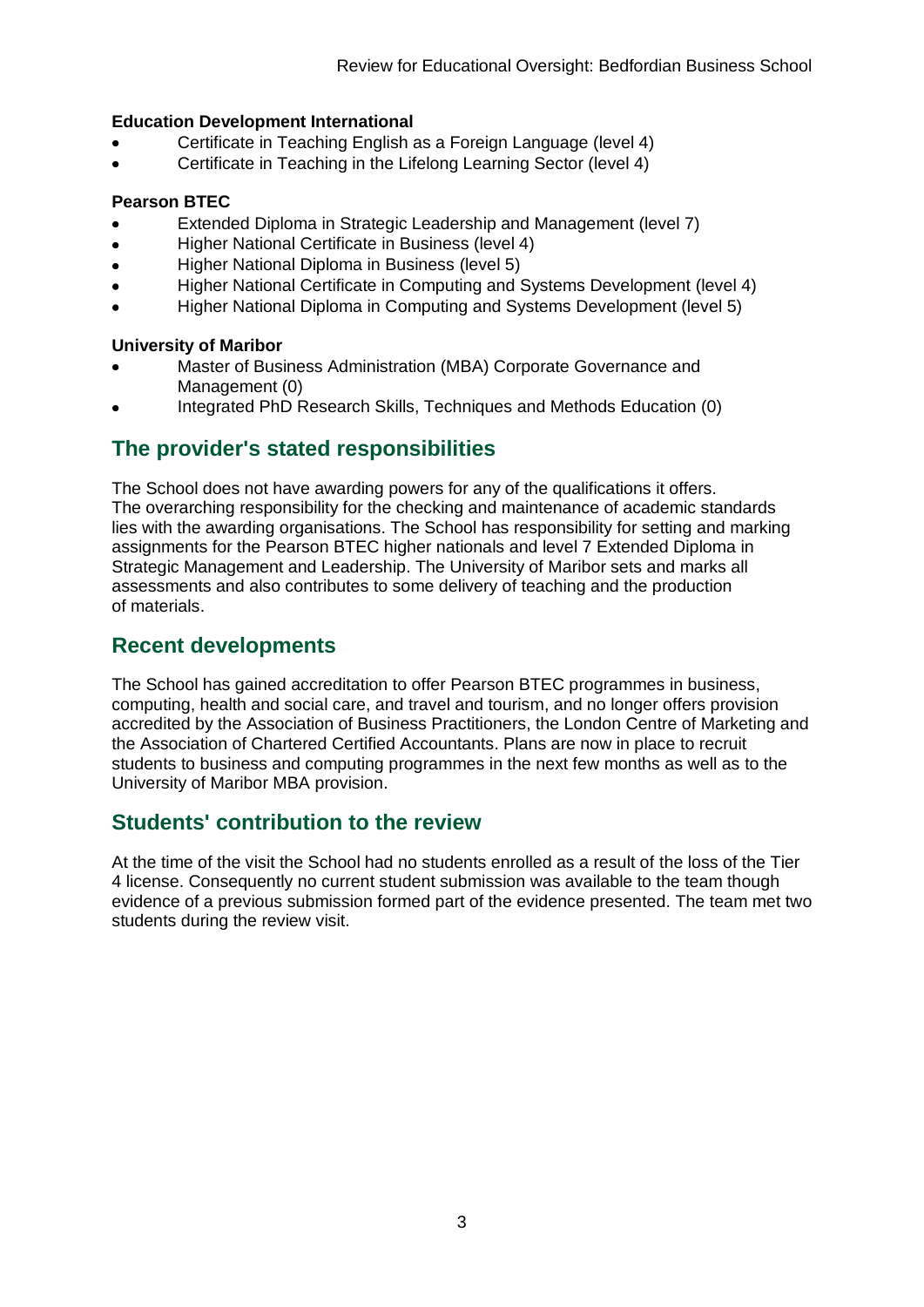## **Detailed findings about Bedfordian Business School**

## **1 Academic standards**

#### **How effectively does the School fulfil its responsibilities for the management of academic standards?**

1.1 The School has not yet fully embedded its management structure. The School's Strategic Plan, which was in the process of being implemented at the time of the previous review in March 2012, was curtailed following the loss of the School's highly trusted sponsor status in September 2012. The posts of Quality Assurance Manager, Registrar, Librarian/IT Manager and Student Welfare Officer remain vacant. While the School is notionally organised into six departments, only two, English and Business, are as yet functioning. The Director of Studies is responsible for most aspects of curriculum management including teaching, learning and assessment, and reports to the Principal. Heads of department deal with the daily management of programmes but there are currently no formal programme teams due to the small numbers of staff and students.

1.2 The School has a clear committee structure, but with the withdrawal of the Tier 4 license, there has been limited opportunity for implementation of the procedures for management of academic standards. The committee structure includes an executive body, which meets regularly to deal with operational matters, such as preparations for external reviews and responses to external challenges. A Strategic Planning Committee sets long-term goals and periodically reviews the Strategic Plan in the light of external factors and financial constraints. The Quality Assurance Committee is responsible for the monitoring of academic standards and enhancement of the quality of learning opportunities. Due to only one programme being delivered, its work has been limited in 2013.

1.3 The School's Quality Assurance Committee includes an external consultant who plays an important role in producing critical and evaluative reports based on quarterly visits. The reports inform planning and review priorities, including progress on the action plan drawn up following the 2012 review visit. The School claims that it actively evaluates the delivery and quality of programmes on 'a continuous basis' and has developed procedures to support the management of academic standards. However, as very few classes have been run due to the loss of the Tier 4 license, many systems have yet to be implemented. The Business and English departments are the only areas to have delivered provision and produced annual reports over the last two years. As student numbers increase, it is **advisable** for the School to embed all quality assurance roles, responsibilities and processes across all its provision.

1.4 In 2012 the School took the strategic decision to focusing its higher education provision on Pearson BTEC qualifications and a two-year MBA (Corporate Governance and Management) awarded by the University of Maribor in Slovenia. The July 2012 Memorandum of Agreement does not clearly document respective responsibilities for the management of academic standards. Further, the role of the University in the overall monitoring of academic standards is not clearly specified. As yet, the School does not appear to have developed an assessment strategy for the MBA, and is not clear to what extent this is to be set by the University, though documentation indicates the University will undertake some second marking and moderation of assessments. It is **advisable** for the School to clarify the nature and extent of assessment support and moderation that will be provided by the University of Maribor.

1.5 It was noted in the 2012 REO report that the School had not yet developed an assessment strategy and that a more structured approach to assessment was needed to assure academic standards. The School has developed an assessment strategy for the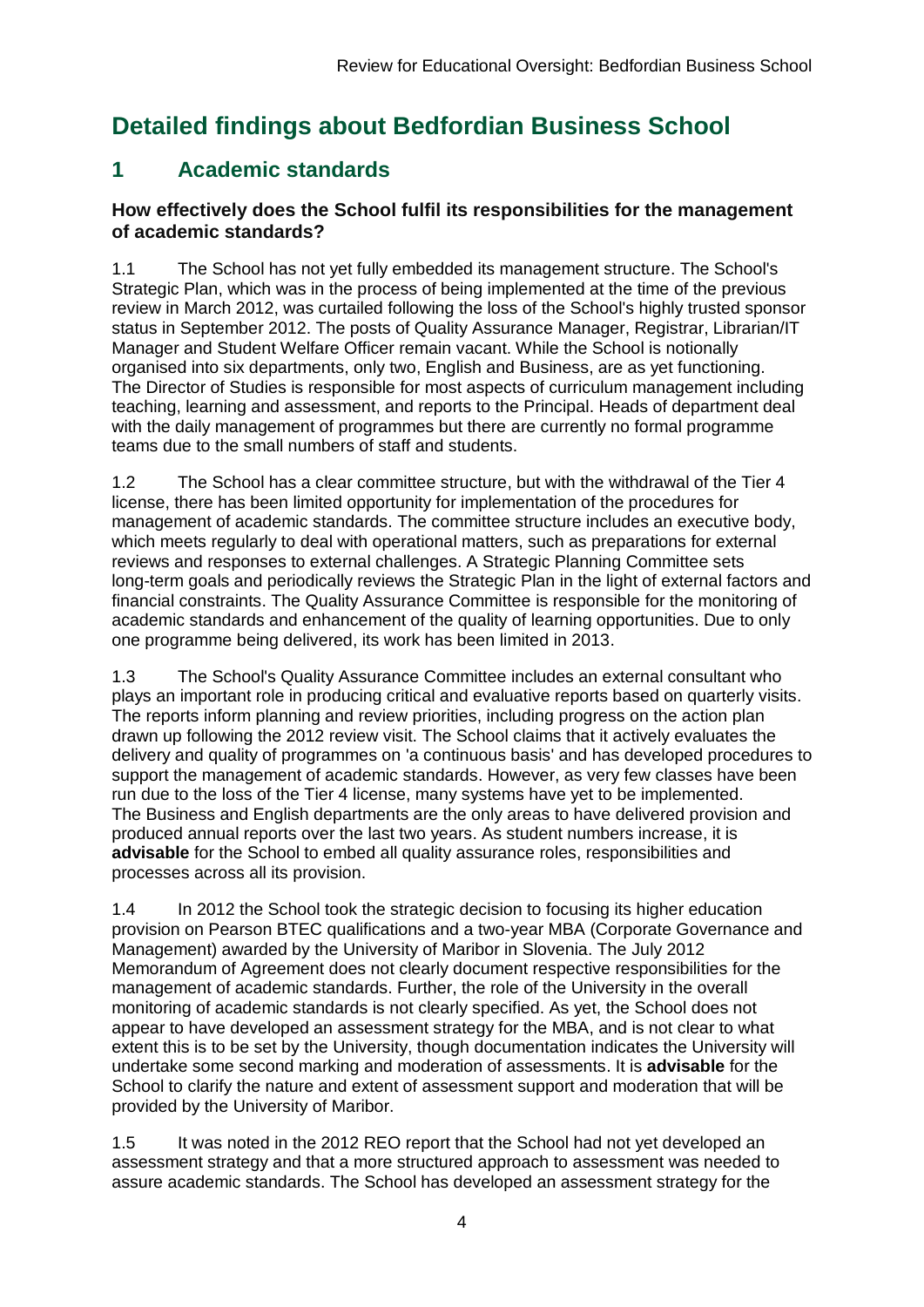Pearson BTEC programmes with assessment criteria aligned with the awarding organisation's requirements.

#### **How effectively does the School make use of external reference points to manage academic standards?**

1.6 The 2012 REO report recommends that the School should implement fully all recommendations from external bodies and monitor the effectiveness of actions. The team identified limited evidence of use of external reports and reference points to support the management of academic standards. The School has responded to the BTEC standards verifier report recommendations and is planning to purchase anti-plagiarism software and to continue to monitor the quality of formative feedback. A British Accreditation Council Report in 2010 recommended the provision of a disabled toilet and a multi-faith prayer room but delays in the expansion of the School's premises are still preventing the installation of facilities for disabled students. A prayer room was provided during 2012 but removed due to lack of student interest. The team saw no reports following visits from representatives of the University of Maribor during 2012 and 2013.

1.7 The March 2013 REO annual monitoring report found that there had been no direct engagement with the UK Quality Code for Higher Education (the Quality Code). The School's self-evaluation indicates that academic management and quality procedures meet the expectations of the Quality Code*,* but the team found limited evidence to support this. The School utilises the level indicators in *The framework for higher education qualification in England, Wales and Northern Ireland* (FHEQ) to benchmark level 7 assignments and to ensure teaching is at the appropriate level, but there is no formal tracking and monitoring against external standards documentation. Staff are made aware of the Quality Code through guidance on assessment management. It would be **desirable** for the School to engage consistently with the Quality Code to further assure management of academic standards and quality.

#### **How does the School use external moderation, verification or examining to assure academic standards?**

1.8 The 2012 REO report noted that processes for the internal monitoring of student progression and achievement had yet to be tested. The School has since introduced internal verification of assignments which are approved by the Director of Studies and Principal to ensure that they meet the requirements of the awarding organisations. The August 2013 BTEC First Sampling report found no issues with internal verification or with the grades awarded to the two students completing the level 7 programme.

The review team has **confidence** in the provider's management of its responsibilities for the standards of the programmes it offers on behalf of its awarding organisations.

## **2 Quality of learning opportunities**

#### **How effectively does the School fulfil its responsibilities for managing and enhancing the quality of learning opportunities?**

2.1 The Principal has overall responsibility for managing and enhancing the quality of learning opportunities. Robust internal verification processes and external verification are used on Pearson programmes and account is taken of assessment processes and procedures introduced following critical external reports. All assessments and assignments are verified at the beginning of each semester to ensure they are fit for purpose. The School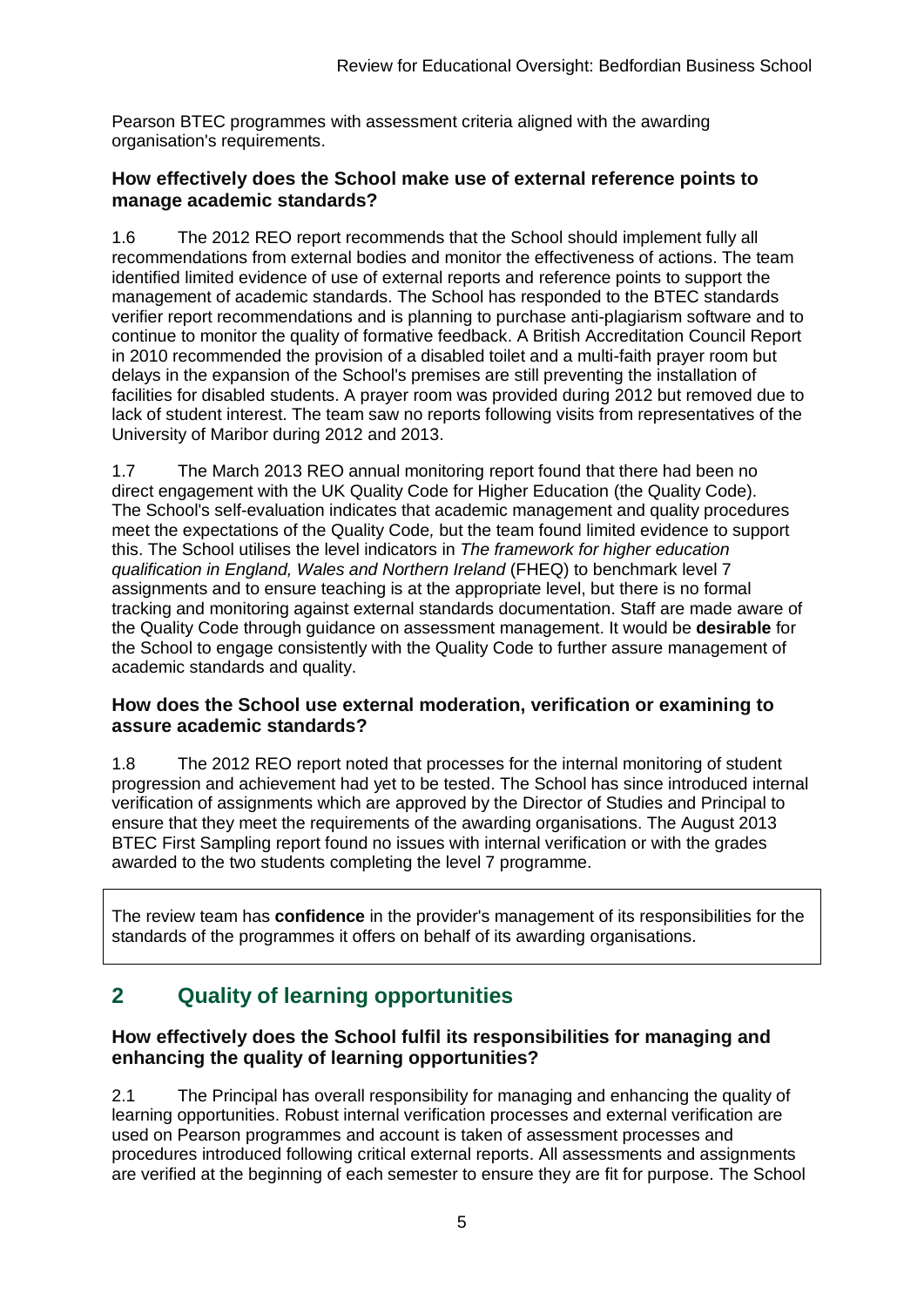has yet to provide centre-designed programme specifications for their Pearson programmes and has not taken account of current guidance from the awarding organisation or the Quality Code. It is **advisable** for the School to develop centre-designed programme specifications for all the BTEC provision in line with new awarding organisation guidance.

2.2 The key responsibilities for the management of the quality of learning opportunities are clearly set out and defined in the terms of reference for the Quality Assurance Committee (QAC) and outlined in the Quality Assurance Manual and relevant policies. Day-to-day management of learning opportunities at programme level is undertaken by programme managers. The University of Maribor has its own arrangements for monitoring the quality of learning opportunities. The School's oversight, response and alignment to the University's arrangements have yet to be tested.

2.3 Annual departmental reports provide a clear method for identifying strengths, weaknesses and recommendations for the enhancement of learning opportunities. However, not all reports include action plans with clear dates, deadlines or key designated responsibilities. It would be **desirable** for the School to include detailed and measurable action plans in departmental reports to support consistent monitoring of progress against recommendations.

2.4 Annual reports make a positive impact on the student learning experience. Resources are regularly reviewed in the light of student and external verifier feedback and the quality of assessment feedback is monitored. The School has implemented recommendations to enhance student academic skills to include logical, critical and analytical skills and academic writing support at different levels, through the development of a centre-devised Essential Study Skills module. The module is delivered in addition to learning support, and highly valued by students. The provision of an effective Essential Study Skills module which enhances the development of academic and writing skills at different levels is **good practice**.

#### **How effectively does the School make use of external reference points to manage and enhance learning opportunities?**

2.5 The use of external reference points is broadly outlined for academic standards in paragraphs 1.6 and 1.7. The School has made a start in engaging with the Quality Code, but has yet to apply it directly to the quality assurance policies, handbooks and other quality monitoring documentation.

#### **How does the School assure itself that the quality of teaching and learning is being maintained and enhanced?**

2.6 The School's Teaching and Learning Strategy provides a comprehensive framework and places students at the centre of the learning process. Students confirmed that they are very well supported by staff and that the approach to teaching is focused on meeting student needs within the context of individual learning aspirations. Student views and feedback inform improvements to teaching and learning support, and methods of delivery are varied to reflect student preferences and to help students in meeting learning outcomes. Students perceive this approach as helpful and appropriate. The consistent and responsive use of student feedback which enhances the quality of teaching represents **good practice**.

2.7 Oversight of the quality of teaching and learning is the responsibility of the Director of Studies who, along with the Principal and external consultant, undertakes regular teaching observations. The Director of Studies regularly monitors lectures, schemes of work and teaching observation reports. As part of this monitoring process student feedback is included by means of student satisfaction surveys. Assessment procedures provide students with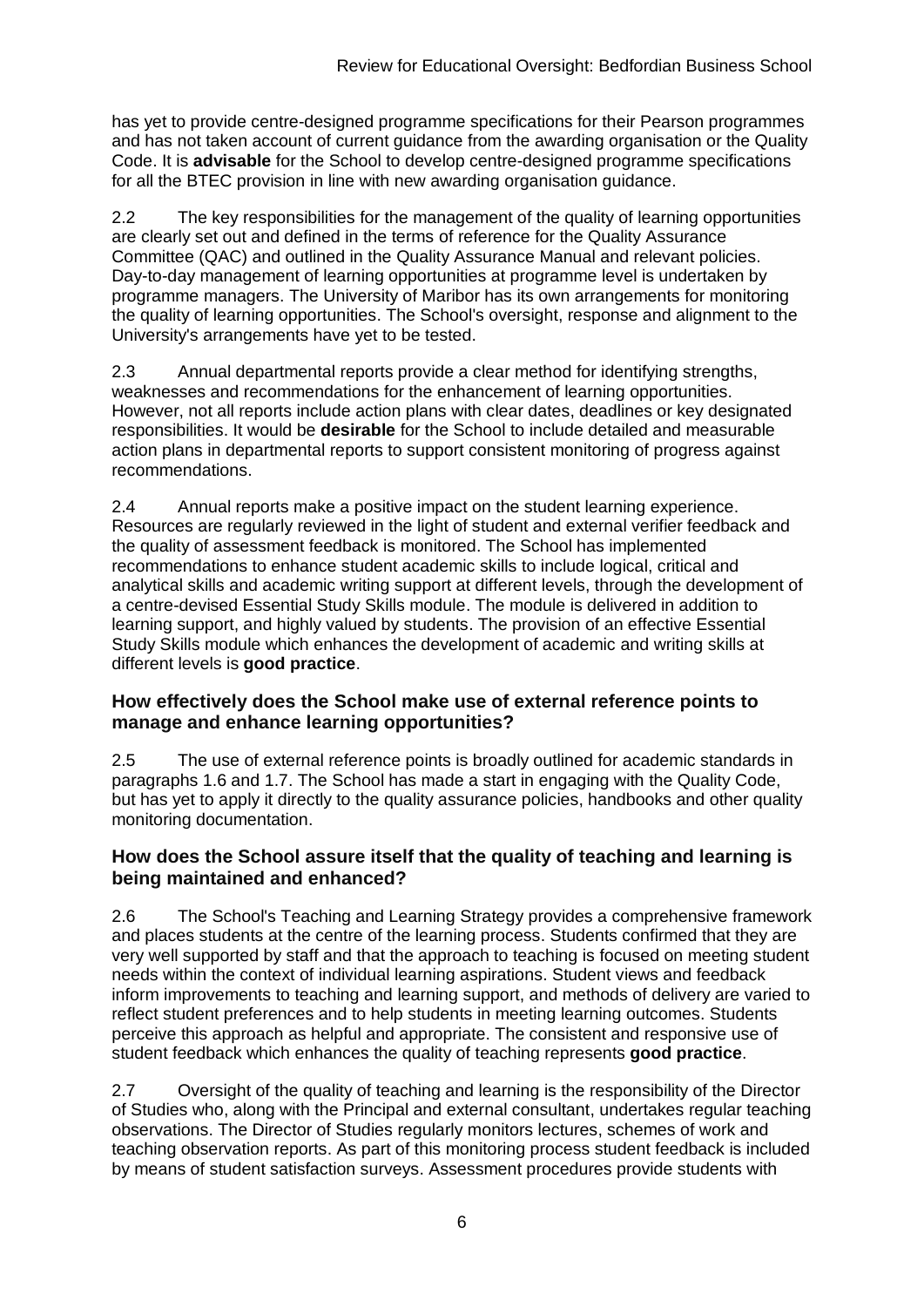clear and timely feedback on initial, formative and summative assessments. Improvements have been implemented following the 2012 review to ensure assessment strategies are aligned with the awarding organisations' requirements, and reflected in the Teaching and Learning Strategy documentation. However, the Teaching and Learning Strategy would benefit from being updated to reflect the changes to awarding organisation guidance, such as the provision of programme specifications as identified in paragraph 2.1.

2.8 The School has produced a Pearson BTEC assessment strategy to support consistency in student assessment. Staff and students report that assessment tasks are clear. Training is provided to ensure that staff are clear on assessment requirements, and a number of staff have undertaken assessment and verification training with Pearson. The School also provides an assessment guide for BTEC programmes which draws on Pearson documents, however, some of the content requires updating. It is **desirable** for the School to revise the BTEC assessment guidance and make regular updates available to all staff.

2.9 The School has rigorous policies and procedures to ensure that only appropriately qualified staff are recruited. Teaching responsibilities are clearly outlined in job descriptions and also covered in the Teaching and Learning Strategy.

#### **How does the School assure itself that students are supported effectively?**

2.10 Students receive clear information about their learning programmes, including a comprehensive induction and a welcome pack, most of which is made available through the virtual learning environment. Following a recommendation from the 2012 review, students are provided with course handbooks outlining the programme aims and learning outcomes, and an assessment calendar. Students have access to relevant programme information both through the virtual learning environment and in hard copy, although examples made available to the team were mostly for the previous academic year and require updating. At programme level student views are expressed through surveys, which are summarised in departmental reports, and a student feedback report, which is received by the Quality Assurance Committee.

2.11 All students are provided with a personal tutor whose role is both academic and pastoral and who provides timely, effective and informative guidance that includes career progression and confidential and supportive counselling. Personal tutors can also make arrangements for free access to a range of study support skills including basic IT and research skills.

#### **How effectively does the School develop its staff in order to improve student learning opportunities?**

2.12 The small number of students and the loss of the Tier 4 license has affected the implementation of the staff development policy. With reduced staffing levels and programme delivery, few events have been run in-house, though staff have attended external events as part of their own professional updating. Processes for monitoring staff development are set out in the staff development policy and are also reflected in the staff appraisal system. Staff development activities are recorded in staff records. However, the team found it difficult to judge the effectiveness of staff development activities based on the delivery of a single programme.

2.13 An induction programme is provided for all new staff along with probation reviews and appraisal. The small number of current staff means that there is good and regular communication between staff and with students, though procedures are largely informal and somewhat ad hoc.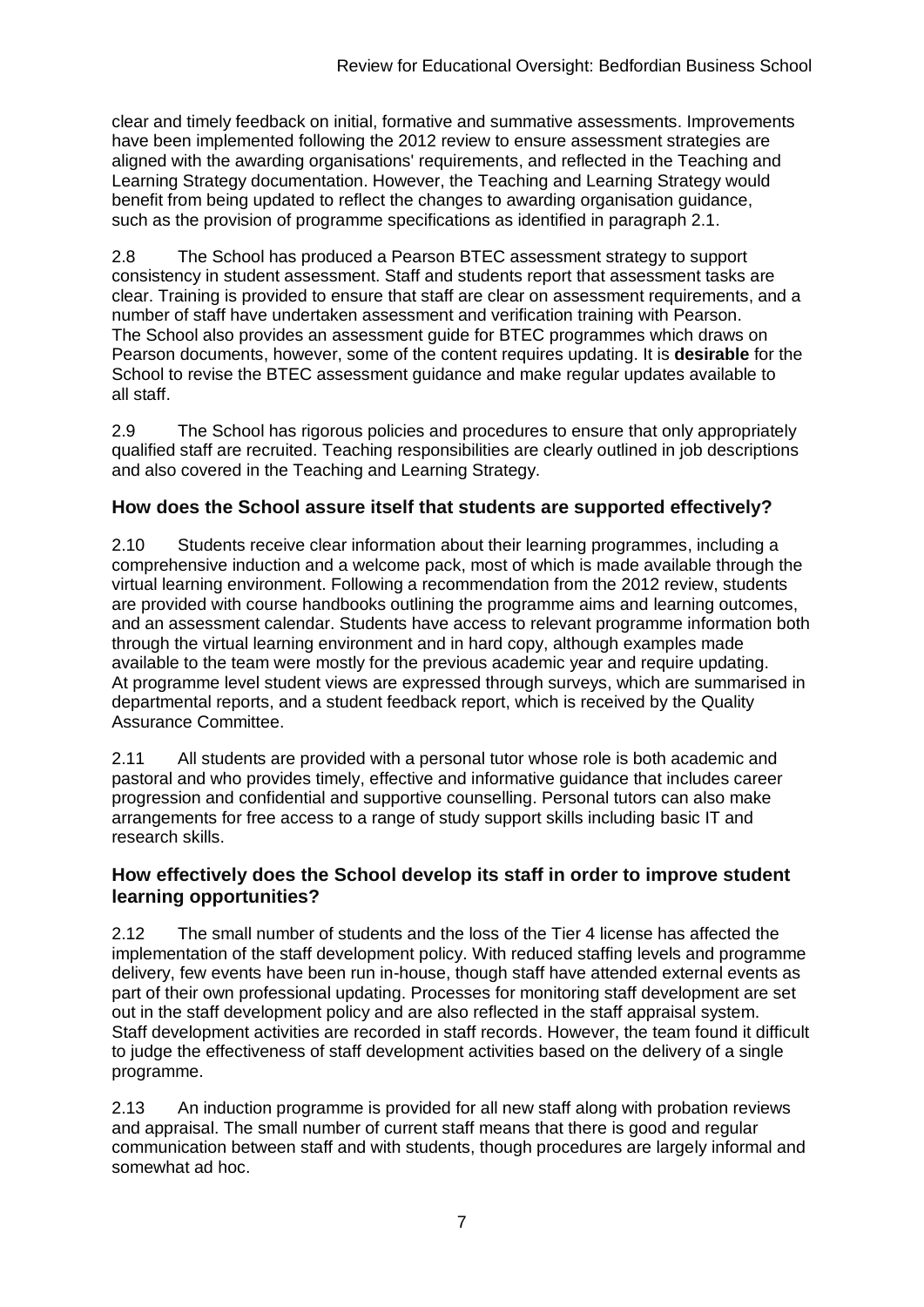#### **How effectively does the School ensure that learning resources are accessible to students and sufficient to enable them to achieve the intended learning outcomes?**

2.14 The Resource Strategy is embedded in the School's Strategic Plan. The School has a well-stocked library and is planning to invest in more online and electronic resources. Although significant work has been completed in providing a range of IT resources, management information systems, library data, and biometric attendance devices, the small number of students in the last year has meant that planned investments have been postponed.

2.15 The School owns a large well-appointed building with capacity for expansion on the ground floor, should student numbers grow. The School has well equipped classrooms, libraries and a student common room along with good access to computers. Students are very positive about the School's facilities, access to online resources and the well stocked libraries that meet all their reading and research requirements. The virtual learning environment is also a useful source of information and programme materials which students appreciate being able to access both on and off site. The well-equipped and resourced learning environment, which supports students to achieve their learning outcomes, is **good practice**.

The review team has **confidence** that the provider is fulfilling its responsibilities for managing and enhancing the quality of the intended learning opportunities it provides for students.

## **3 Information about learning opportunities**

#### **How effectively does the School communicate information about learning opportunities to students and other stakeholders?**

3.1 The School's website and the prospectus are the main vehicles used for communicating with prospective students and other stakeholders. However, information available to prospective students and other stakeholders is not always accurate or up to date. At the start of the review visit the website included provision no longer offered, such as accountancy and management programmes. A website update took place during the review visit, and the information changed to reflect the current programme offer. However, the prospectus remains to be updated. Broader website updates have not been evidenced since the annual monitoring visit in March this year. While students indicated that they found the application and admissions information helpful, no handbooks or course information other than course descriptors are available on the website.

3.2 The School does not currently use agents to recruit students but has its own office in Pakistan, and an in-house marketing team. There is very limited use of social media, and information on the site was out of date. The School is dependent on its website and electronic prospectus to communicate information about its learning opportunities, and entry and visa requirements. The loss of the IT Manager has significantly affected the School's capacity to ensure regular updates are being made.

#### **How effective are the School's arrangements for assuring that information about learning opportunities is fit for purpose, accessible and trustworthy?**

3.3 The School is responsible for a range of handbooks which provide information about both the programmes and the institution. The Student Handbook is well laid out and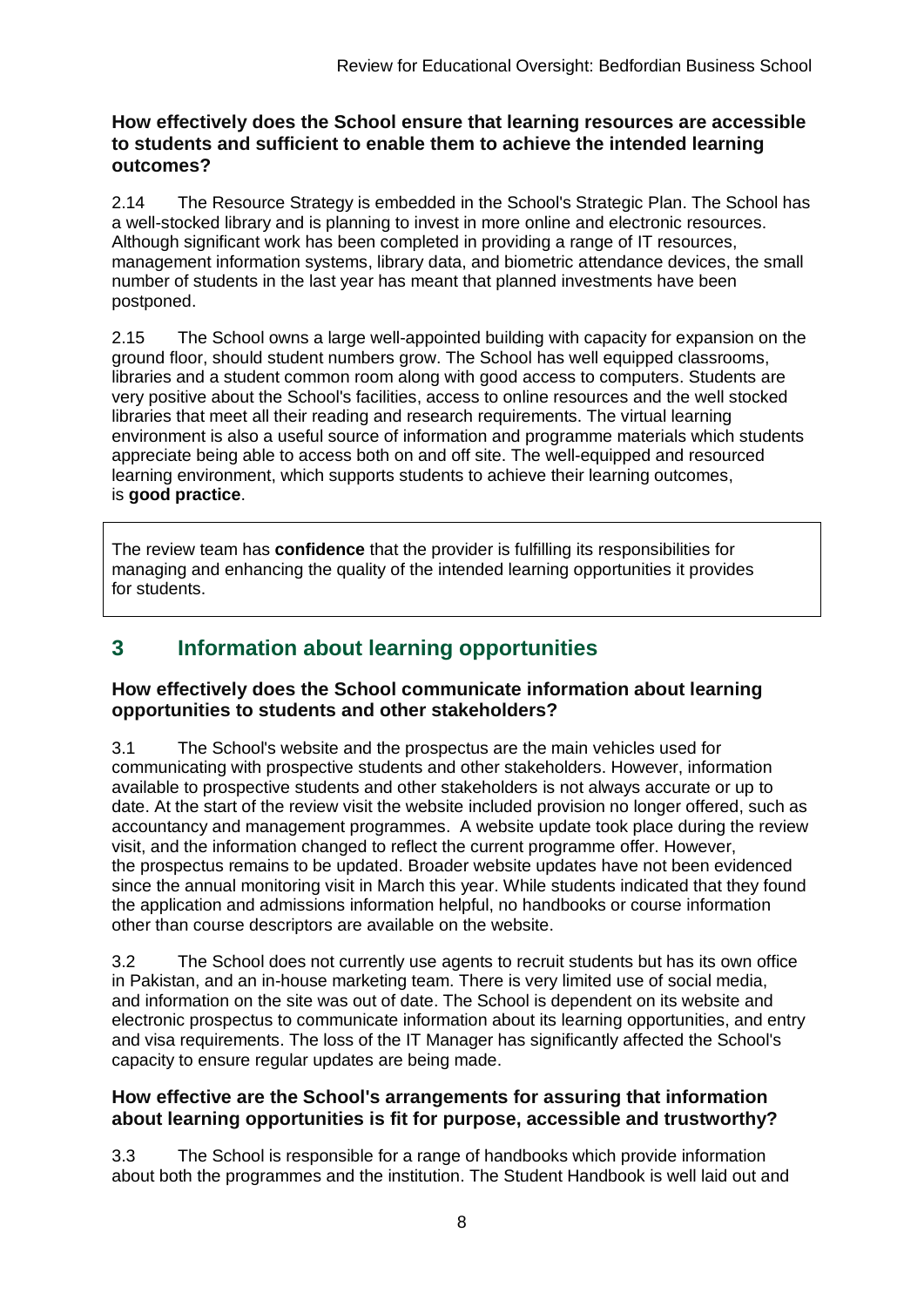provides useful information about the facilities and about living in Luton. Programme handbooks contain information about module content, including time-management and the need for clear and accurate referencing. Handbooks do not have a uniform layout, in part as a result of the information provided by the awarding organisations. All contain information about modules, learning outcomes, and assessment strategies, and some provide clear information about grading criteria. It is not made clear in the University of Maribor MBA information leaflet, for example, that the programme is part-time and that research for the dissertation should normally be carried out in the candidate's place of work. Other handbooks have not been updated. Additionally, no programme specifications are included for Pearson programmes, and academic calendars are from last year. It is **advisable** for the School to put in place arrangements to regularly revise and update information, and to ensure it is accurate, complete and clear to all stakeholders.

3.4 In addition to the current Strategic Plan, the School has developed, with the help of its external quality consultant, a considerable number of strategies and policies. Following the 2012 review visit and recommendation that all quality assurance processes and responsibilities should be fully implemented, it was agreed that all School documents should be standardised and regularly reviewed. However, considerable overlap was found between policies. Further, the School does not have a mechanism for identifying when revisions have taken place. It is **advisable** for the School to develop and implement a system of version control for all documentation to avoid overlapping guidance.

3.5 The majority of policies and procedures to support the monitoring of quality of teaching are set out in the School Quality Assurance Manual, as well as in other policy documentation and guidance. This repetition and overlap of procedures between documents makes their interpretation unclear on occasion. The School is aware of the lack of clarity and is working to rectify the problem. It would be **desirable** for the School to update the Quality Assurance Manual to reflect all revised policies and procedures.

The team concludes that reliance **can** be placed on the information that the provider produces for its intended audiences about the learning opportunities it offers.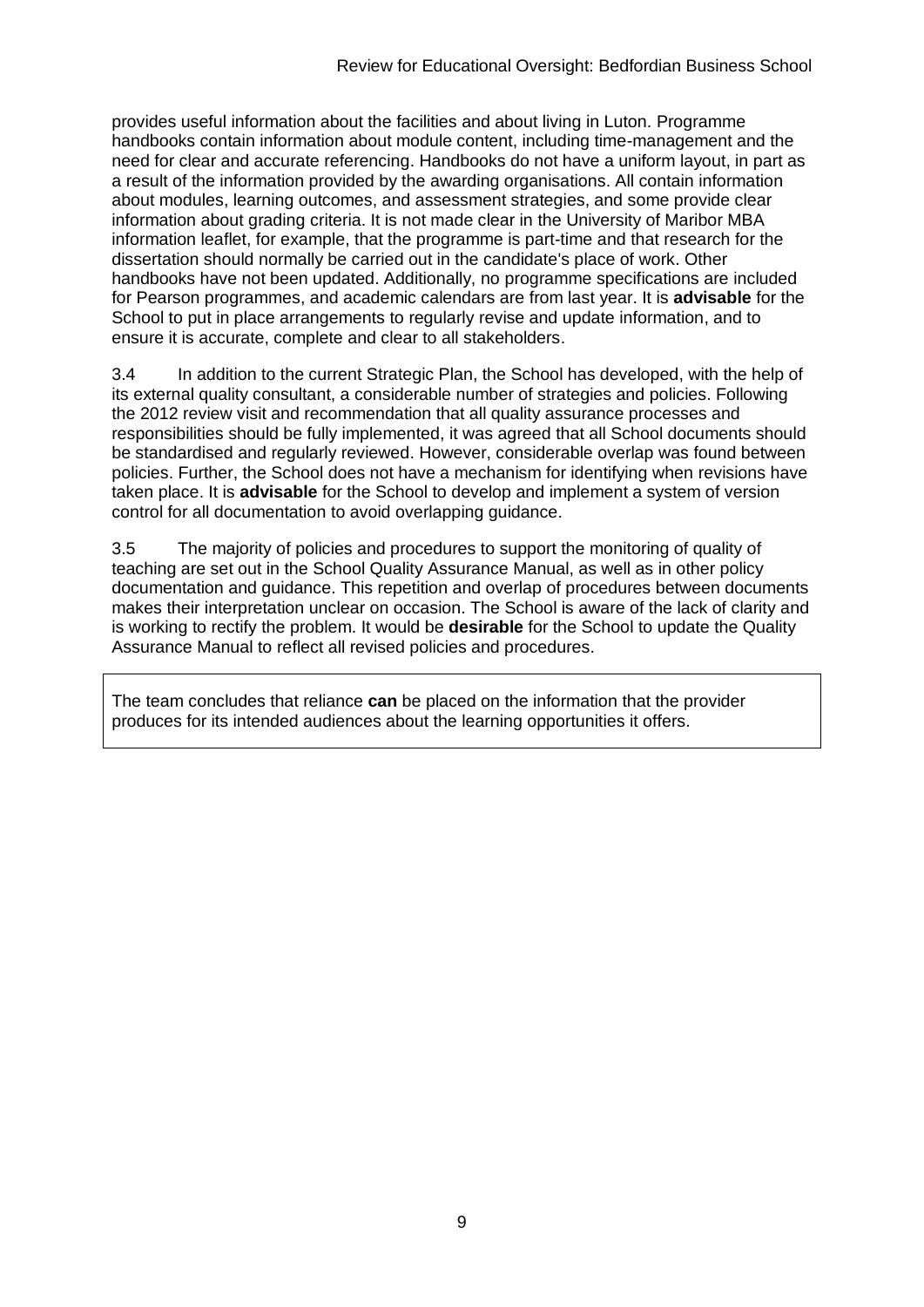## **Action plan<sup>3</sup>**

| Bedfordian Business School action plan relating to the Review for Educational Oversight of October 2013 |                                                                                                                                             |                                                                  |                                                                                                                                                                                                                                                                         |                                                            |                                                |                               |                                                                                                                                               |  |
|---------------------------------------------------------------------------------------------------------|---------------------------------------------------------------------------------------------------------------------------------------------|------------------------------------------------------------------|-------------------------------------------------------------------------------------------------------------------------------------------------------------------------------------------------------------------------------------------------------------------------|------------------------------------------------------------|------------------------------------------------|-------------------------------|-----------------------------------------------------------------------------------------------------------------------------------------------|--|
|                                                                                                         | <b>Good practice</b>                                                                                                                        | <b>Intended outcomes</b>                                         | Actions to be taken to<br>achieve intended<br>outcomes                                                                                                                                                                                                                  | Target date(s)                                             | <b>Action by</b>                               | <b>Reported to</b>            | <b>Evaluation</b><br>(process or<br>evidence)                                                                                                 |  |
|                                                                                                         | The review team<br>identified the<br>following areas of<br>good practice that<br>are worthy of wider<br>dissemination<br>within the School: |                                                                  |                                                                                                                                                                                                                                                                         |                                                            |                                                |                               |                                                                                                                                               |  |
|                                                                                                         | the provision of<br>an effective<br><b>Essential Study</b><br>Skills module<br>(paragraph 2.4)                                              | Further improving the<br><b>Essential Study Skills</b><br>module | Review course contents to<br>Make necessary<br>adjustments in topics<br>based on:<br>past student<br>$\bullet$<br>performance and<br>feedback<br>industry trends<br>٠<br>optimal<br>٠<br>combination of<br>resources and<br>short and medium<br>term strategic<br>goals | By March 2014<br>and then<br>annually<br>reviewed          | Director of<br>studies                         | Principal                     | External<br>examiner's report<br>and assessments<br>of students'<br>course work<br>Consider staff<br>and student<br>feedback on the<br>module |  |
|                                                                                                         | the consistent<br>and responsive<br>use of student<br>feedback                                                                              | Making student feedback<br>more effective and more<br>frequent   | In addition to end of<br>module/semester<br>feedback and incorporate<br>mid-term feedback                                                                                                                                                                               | During and by<br>the end of<br>each module<br>and semester | Heads of<br>department<br>and module<br>tutors | Director of<br><b>Studies</b> | Feedback reports<br>and summaries<br>presented to<br>Quality                                                                                  |  |

 3 The School has been required to develop this action plan to follow up on good practice and address any recommendations arising from the review. QAA monitors progress against the action plan, in conjunction with the School's awarding organisations.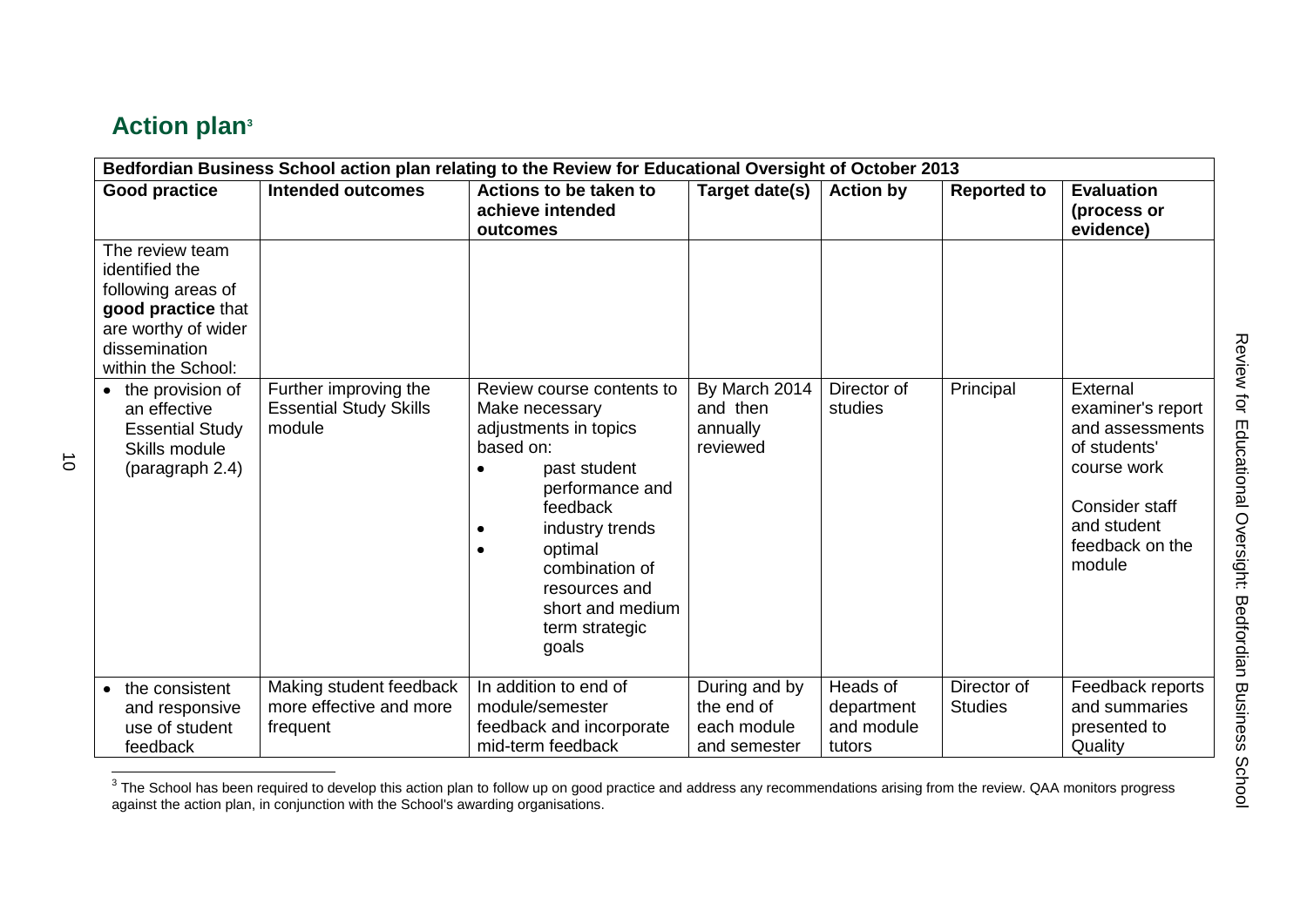| enhances the<br>quality of<br>teaching<br>(paragraph 2.6)                                                                      |                                                                                                                                                      | opportunities<br>Capture informal feedback                                                                                                                                       | Academic<br>cycle                                    |                         |                                   | Assurance<br>Committee and<br>the School's Staff<br><b>Student Liaison</b><br>Committee                       |
|--------------------------------------------------------------------------------------------------------------------------------|------------------------------------------------------------------------------------------------------------------------------------------------------|----------------------------------------------------------------------------------------------------------------------------------------------------------------------------------|------------------------------------------------------|-------------------------|-----------------------------------|---------------------------------------------------------------------------------------------------------------|
| $\bullet$ the well<br>equipped and<br>resourced<br>learning<br>environment<br>(paragraph<br>$2.15$ ).                          | Enhancing virtual<br>learning environment's<br>quality of learning and<br>enabling it to adapt to<br>changing needs of<br><b>learners</b>            | Allocate a resource<br>dedicated to the virtual<br>learning environment and<br>its functioning to ensure it<br>serves the intended<br>purpose effectively                        | <b>June 2014</b><br>and then<br>annually<br>reviewed | Principal/<br>Registrar | Principal/<br>Registrar           | The extent to<br>which<br>eCampus/virtual<br>learning<br>environments<br>are being used<br>via<br>access data |
| <b>Advisable</b>                                                                                                               | <b>Intended outcomes</b>                                                                                                                             | Actions to be taken to<br>achieve intended<br>outcomes                                                                                                                           | Target date(s)                                       | <b>Action by</b>        | <b>Reported to</b>                | <b>Evaluation</b><br>(process or<br>evidence)                                                                 |
| The team<br>considers that it is<br>advisable for the<br>School to:                                                            |                                                                                                                                                      |                                                                                                                                                                                  |                                                      |                         |                                   |                                                                                                               |
| • embed all<br>quality<br>assurance roles,<br>responsibilities<br>and processes<br>(paragraph 1.3)                             | Improving compliance<br>with the standards of<br>third party educational<br>providers/awarding<br>organisations                                      | Appointment of a Quality<br>Nominee for HND, BTEC<br>Pearson courses and<br>university validated<br>provision                                                                    | <b>June 2014</b><br>and then<br>annually<br>reviewed | Principal               | Quality<br>Assurance<br>Committee | <b>External Quality</b><br>Advisor/Verifier<br>reports                                                        |
| • clarify the nature<br>and extent of<br>assessment<br>support and<br>moderation that<br>will be provided<br>by the University | Negotiating and<br>comprehensively<br>documenting the<br>proposed coordination<br>between the School and<br>the University of Maribor<br>in academic | Sign a Memorandum of<br>Understanding between<br>the School and the<br>University of Maribor for<br><b>Master of Business</b><br>Administration/level 8<br>programmes detailing: | March 2014<br>and then<br>annually<br>reviewed       | Principal               | Quality<br>Assurance<br>Committee | Assessment<br>support and<br>moderation<br>documents<br>reflecting the<br>University of<br>Maribor's          |

 $\overrightarrow{1}$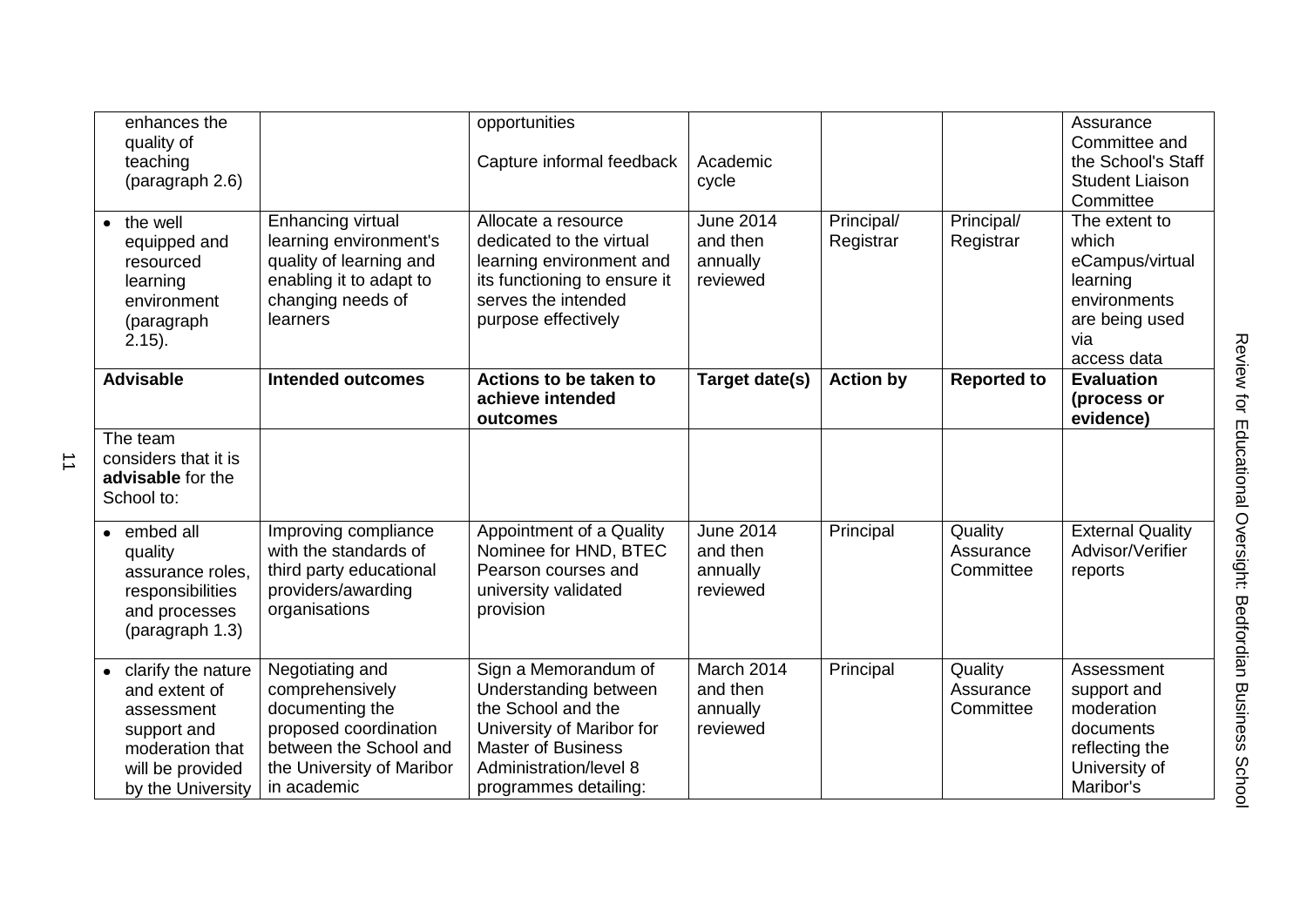| of Maribor                | collaboration                  | course contents                |               |                |           | documents          |
|---------------------------|--------------------------------|--------------------------------|---------------|----------------|-----------|--------------------|
| (paragraph 1.4)           |                                | intake and                     |               |                |           |                    |
|                           |                                | delivery schedule              |               |                |           |                    |
|                           |                                | assessment                     |               |                |           |                    |
|                           |                                | methods                        |               |                |           |                    |
|                           |                                | quality assurance              |               |                |           |                    |
|                           |                                | procedures                     |               |                |           |                    |
|                           |                                | resource<br>٠                  |               |                |           |                    |
|                           |                                | allocations plan               |               |                |           |                    |
|                           |                                | fees                           |               |                |           |                    |
|                           |                                | disciplinary                   |               |                |           |                    |
|                           |                                | procedures and                 |               |                |           |                    |
|                           |                                | responsibilities               |               |                |           |                    |
|                           |                                | student feedback               |               |                |           |                    |
|                           |                                | mechanisms                     |               |                |           |                    |
|                           |                                | annual monitoring              |               |                |           |                    |
|                           |                                | process                        |               |                |           |                    |
| develop centre-           | Develop a template for         | <b>Attend Pearson training</b> | March 2014    | Director of    | Principal | Feedback from      |
| designed                  | <b>BTEC Programme</b>          | courses                        | and then      | <b>Studies</b> | Quality   | teaching staff     |
| programme                 | specifications, and new        |                                | annually      | heads of       | Assurance | and students on    |
| specifications            | HNC and HND                    | Revise handbooks and           | reviewed      | department     | Committee | improved           |
| for all the BTEC          | specifications using the       | include new programmes         |               |                |           | versions of        |
| provision in line         | Pearson and the UK             | specifications for all         |               |                |           | handbooks          |
| with new                  | <b>Quality Code for Higher</b> | BTEC programmes,               |               |                |           | inclusive          |
| awarding                  | <b>Education (the Quality</b>  | <b>Higher National</b>         |               |                |           | external quality   |
| organisation              | Code) external reference       | programmes and                 |               |                |           | advisor reports,   |
| guidance                  | points                         | for the Extended Diploma       |               |                |           | standards verifier |
| (paragraph 2.1)           |                                | in Strategic                   |               |                |           | reports and        |
|                           | <b>Updating learning</b>       | Management and                 |               |                |           | QAA annual         |
|                           | resources related to           | Leadership level 7             |               |                |           | monitoring visit   |
|                           | awarding bodies'               |                                |               |                |           | and report         |
|                           | modules where                  |                                |               |                |           |                    |
|                           | necessary                      |                                |               |                |           |                    |
| put in place<br>$\bullet$ | Improving the availability,    | Assign responsibility to       | March 2014    | Principal      | Quality   | Audit by           |
|                           | accuracy and reliability of    | senior manager to review       | and quarterly |                | Assurance | the External       |

 $\vec{D}$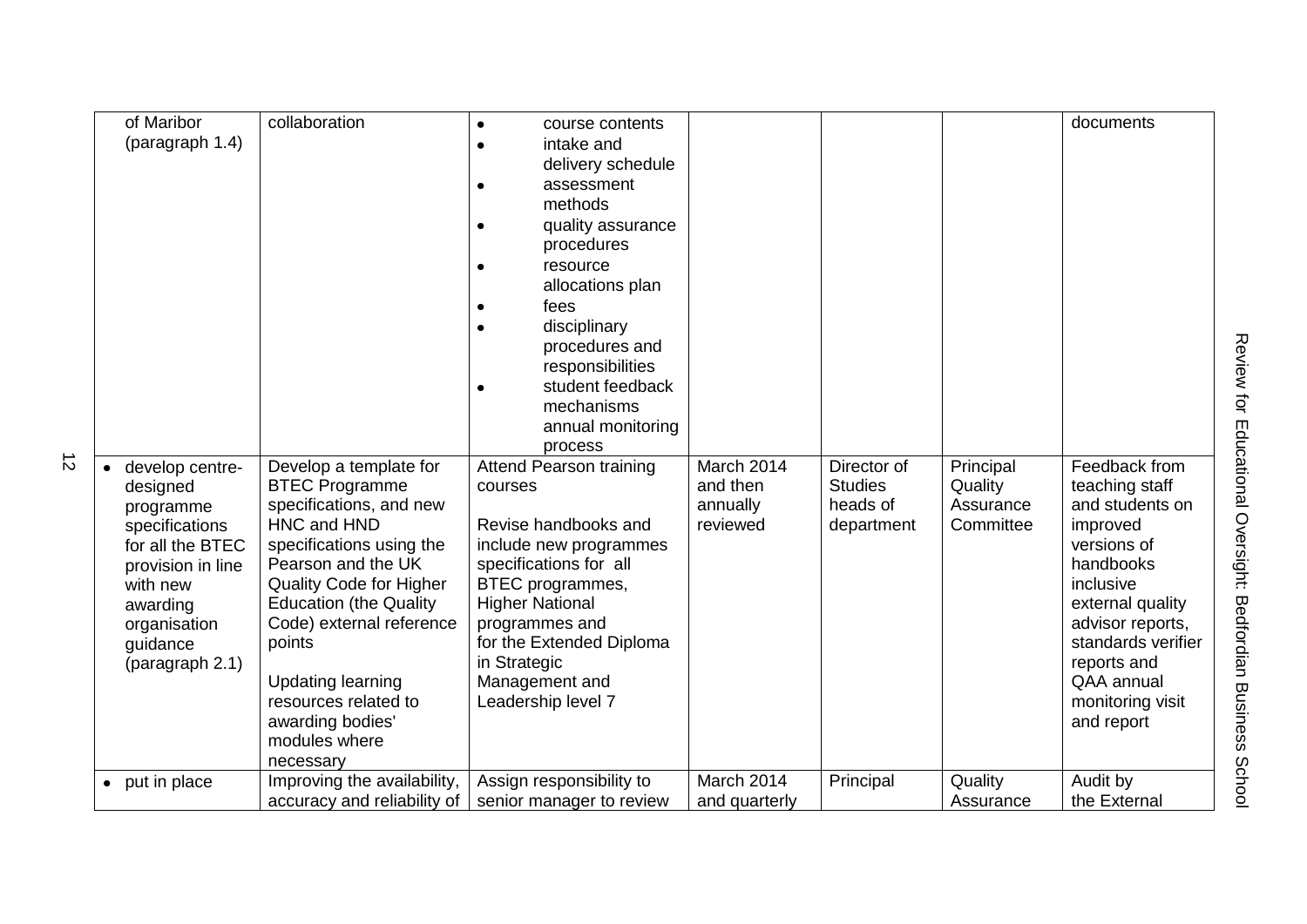| arrangements to<br>regularly revise<br>and update<br>information<br>(paragraph 3.3)                                                                 | public information                                                                                                                                                                            | any changes in practices,<br>policies, procedures, legal<br>circumstances and other<br>business transactions<br>which could trigger<br>updating the information<br>on public portals<br>Develop a mechanism to<br>regularly revise and<br>update website,<br>handbooks and<br>prospectus | and annually<br>reviewed                       |                                             | Committee                                      | Quality<br>Assurance<br>Consultant and<br>feedback from<br>teachers and<br>students                                                   |
|-----------------------------------------------------------------------------------------------------------------------------------------------------|-----------------------------------------------------------------------------------------------------------------------------------------------------------------------------------------------|------------------------------------------------------------------------------------------------------------------------------------------------------------------------------------------------------------------------------------------------------------------------------------------|------------------------------------------------|---------------------------------------------|------------------------------------------------|---------------------------------------------------------------------------------------------------------------------------------------|
| • develop and<br>implement a<br>system of<br>version control<br>for all<br>documentation<br>to avoid<br>overlapping<br>guidance<br>(paragraph 3.4). | Implementing a<br>document version control<br>system that fulfils basic<br>requirement and is cost<br>effective<br>Fully developed and<br>implemented a system of<br>document version control | <b>Consider SVN</b><br><b>Consider GitHub</b><br><b>Consider McLaren</b><br>FusionLive ©                                                                                                                                                                                                 | June 2014<br>and then<br>annually<br>reviewed  | Principal                                   | Quality<br>Assurance<br>Committee              | Central<br>repository of<br>documents and<br>authorised and<br>limited access for<br>document<br>modification<br>Review by<br>auditor |
| <b>Desirable</b>                                                                                                                                    | <b>Intended outcomes</b>                                                                                                                                                                      | Actions to be taken to<br>achieve intended<br>outcomes                                                                                                                                                                                                                                   | <b>Target date/s</b>                           | <b>Action by</b>                            | <b>Reported to</b>                             | <b>Evaluation</b><br>(process or<br>evidence)                                                                                         |
| The team<br>considers that it<br>would be desirable<br>for the School to:                                                                           |                                                                                                                                                                                               |                                                                                                                                                                                                                                                                                          |                                                |                                             |                                                |                                                                                                                                       |
| $\bullet$ engage<br>consistently with<br>the UK Quality<br>Code for Higher<br><b>Education to</b>                                                   | The framework for the<br>management of<br>academic standards is<br>fully aligned with the<br><b>Quality Code</b>                                                                              | Developing understanding<br>and inclusion of the<br><b>Quality Code into</b><br>revised policies and<br>procedures through                                                                                                                                                               | March 2014<br>and then<br>annually<br>reviewed | Principal,<br>Director of<br><b>Studies</b> | Principal<br>Quality<br>Assurance<br>Committee | Successful<br>implementation<br>and monitoring of<br>the Quality Code<br>evidenced                                                    |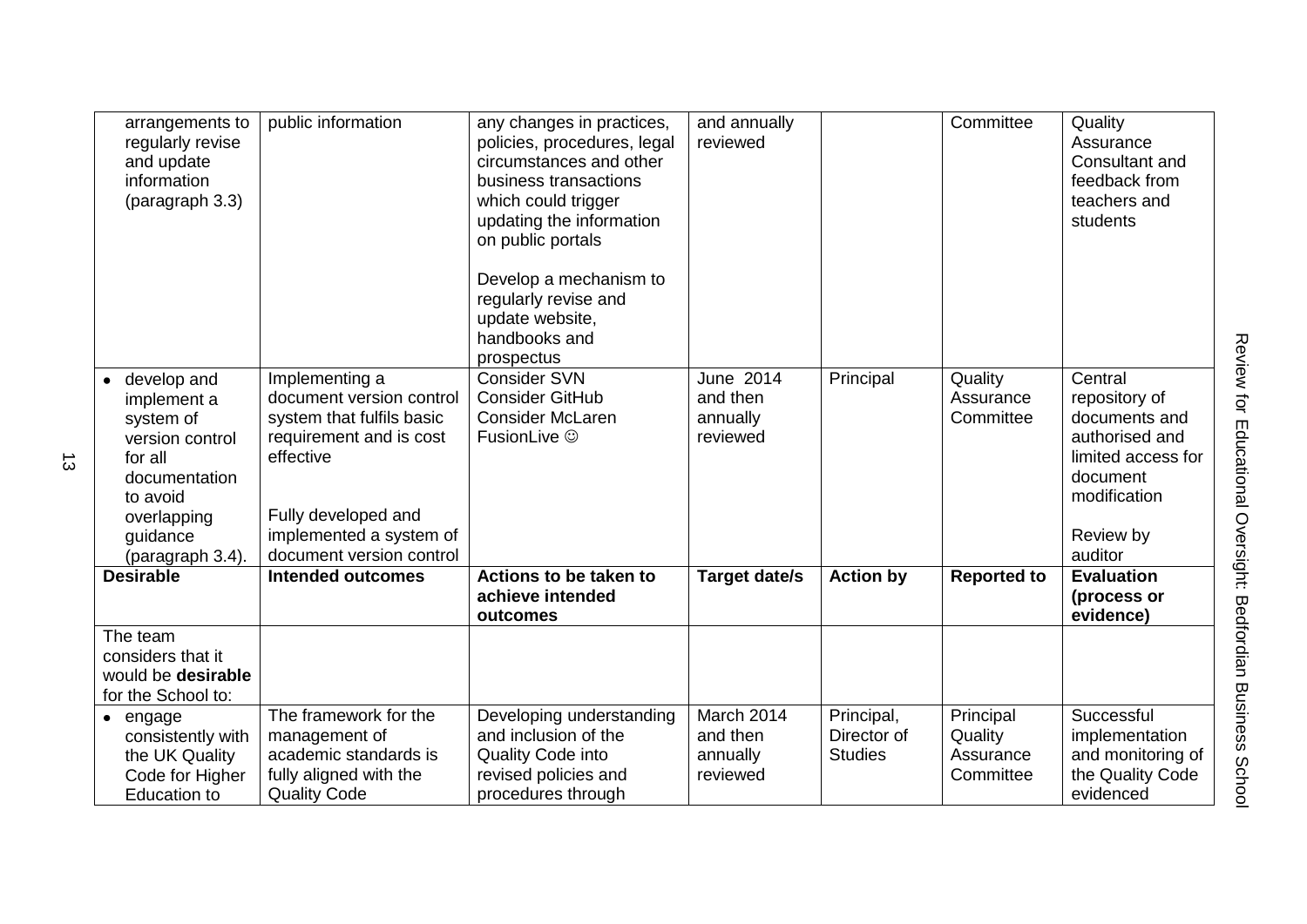| further assure<br>management of<br>academic<br>standards and<br>quality<br>(paragraph 1.7)                                            | Linking sections in the<br><b>Quality Assurance</b><br>manual where<br>appropriate to the Quality<br>Code                                                       | development activities                                                                                                                                                                                                          |                                                   |                                                      |                                                | through improved<br>staff and student<br>feedback,<br>comments from<br>external quality<br>assurance<br>consultants,<br>internal and<br>external<br>verifiers and<br>general<br>enhancement of<br>the student<br>learning<br>experience<br>presented to the<br>Academic Board |
|---------------------------------------------------------------------------------------------------------------------------------------|-----------------------------------------------------------------------------------------------------------------------------------------------------------------|---------------------------------------------------------------------------------------------------------------------------------------------------------------------------------------------------------------------------------|---------------------------------------------------|------------------------------------------------------|------------------------------------------------|-------------------------------------------------------------------------------------------------------------------------------------------------------------------------------------------------------------------------------------------------------------------------------|
| include detailed<br>$\bullet$<br>and measurable<br>action plans in<br>departmental<br>reports<br>(paragraph 2.3)                      | Standardisation in<br>producing departmental<br>reports inclusive targets,<br>action plans and<br>evaluation                                                    | Develop template or report<br>layout for departmental<br>reports inclusion of<br>targets, action plans and<br>measurable/evaluation                                                                                             | December<br>2014 and then<br>annually<br>reviewed | Director of<br>Studies and<br>heads of<br>department | Principal<br>and Director<br>of Studies        | Quality<br>Assurance<br>Committee<br>meeting reports,<br>external quality<br>advisor reports<br>and comments                                                                                                                                                                  |
| revise the BTEC<br>$\bullet$<br>assessment<br>guidance and<br>make regular<br>updates<br>available to all<br>staff<br>(paragraph 2.8) | Review of present BTEC<br>assessment guidance to<br>identify improvement<br>areas and further<br>improvement and<br>update, accessible to all<br>teaching staff | Information sharing with all<br>academic staff on BTEC<br>assessment guidance and<br>improvements identified<br>and<br>academic<br>staff training on writing<br>assignment briefs and<br>assessment (marking of<br>assignments) | June 2014<br>and then<br>annually<br>reviewed     | Director of<br>Studies and<br>heads of<br>department | Principal and<br>Director of<br><b>Studies</b> | Reports from<br>external quality<br>consultant,<br>external<br>examiners and<br>departmental<br>reports and<br>feedback from<br>students                                                                                                                                      |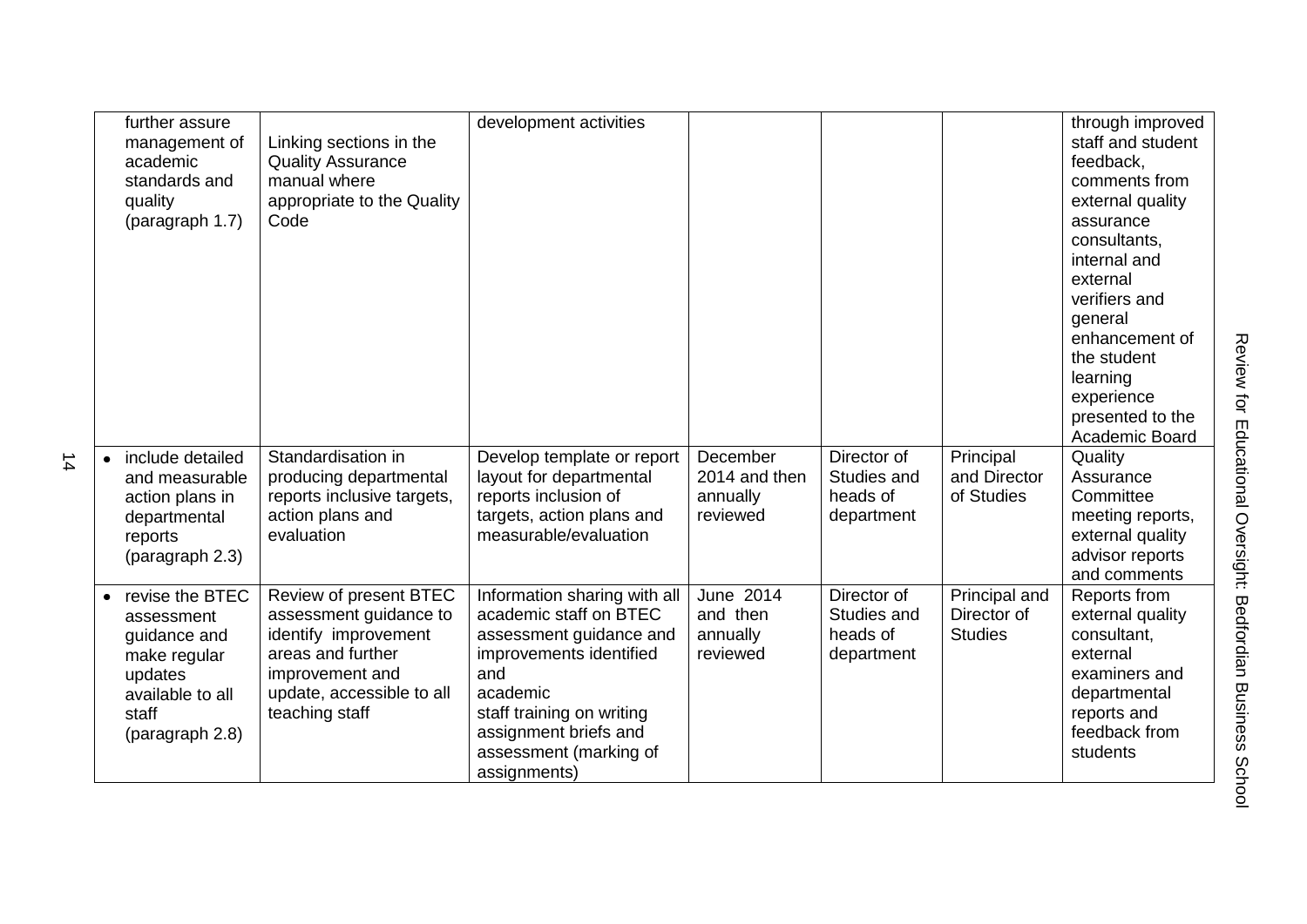| update the                                               | Review, revise and                 | Incorporate the Quality                                                                              | September                         | Registrar | Principal | <b>External quality</b>                                    |
|----------------------------------------------------------|------------------------------------|------------------------------------------------------------------------------------------------------|-----------------------------------|-----------|-----------|------------------------------------------------------------|
| Quality<br>Assurance<br>Manual to reflect<br>all revised | update Quality<br>Assurance Manual | Code, awarding bodies'<br>requirements and update<br>the Quality Assurance<br>Manual meeting all the | 2014 then<br>annually<br>reviewed |           |           | advisor reports<br>and<br>QAA's annual<br>monitoring visit |
| policies and<br>procedures<br>(paragraph 3.5).           |                                    | requirements of the<br>stakeholders                                                                  |                                   |           |           | and report                                                 |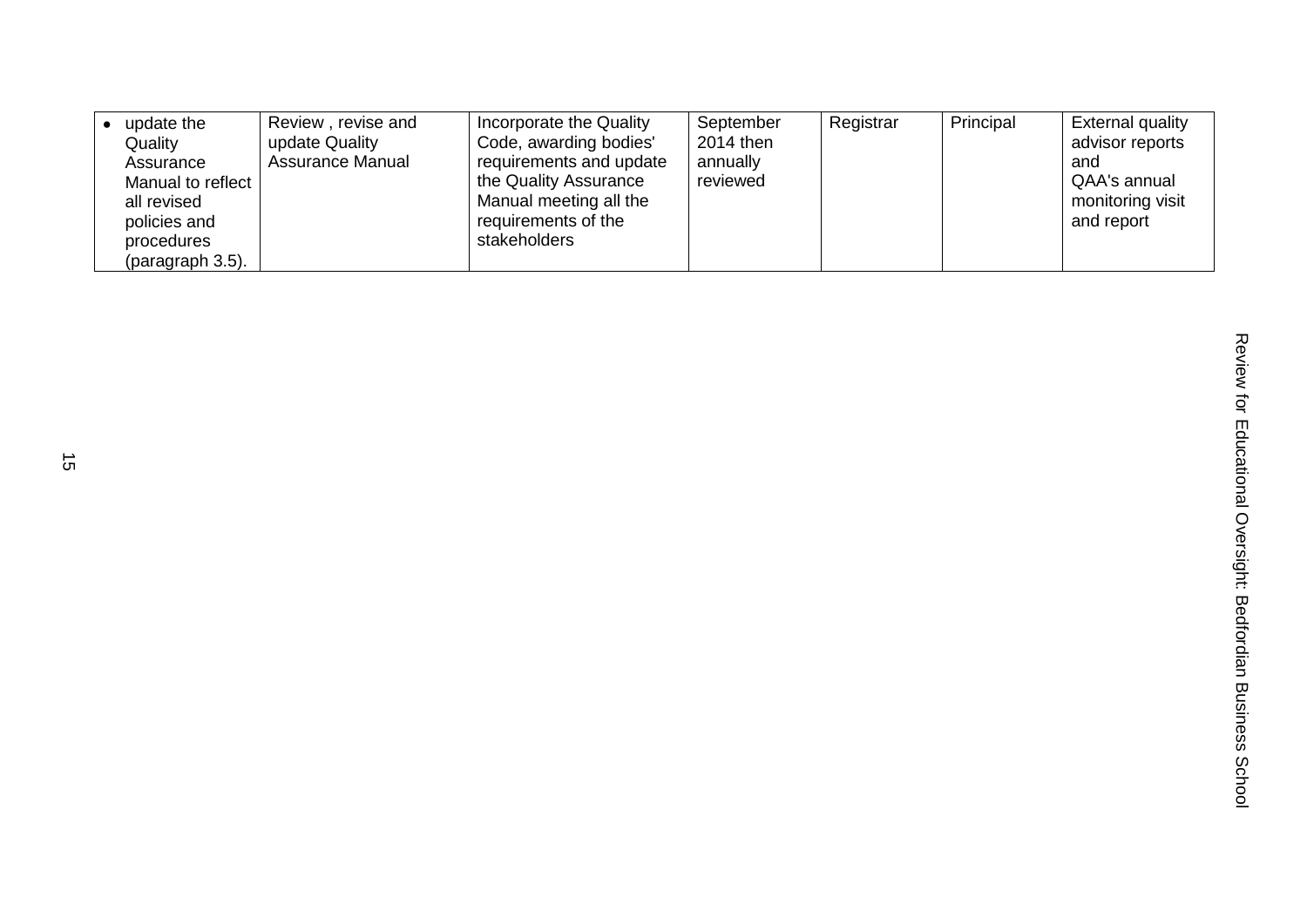## <span id="page-16-0"></span>**About QAA**

QAA is the Quality Assurance Agency for Higher Education. QAA's mission is to safeguard standards and improve the quality of UK higher education.

QAA's aims are to:

- meet students' needs and be valued by them
- safeguard standards in an increasingly diverse UK and international context
- drive improvements in UK higher education
- improve public understanding of higher education standards and quality.

QAA conducts reviews of higher education institutions and publishes reports on the findings. QAA also publishes a range of guidance documents to help safeguard standards and improve quality.

More information about the work of QAA is available at: [www.qaa.ac.uk.](http://www.qaa.ac.uk/)

<span id="page-16-1"></span>More detail about Review for Educational Oversight can be found at: [www.qaa.ac.uk/educational-oversight.](http://www.qaa.ac.uk/educational-oversight)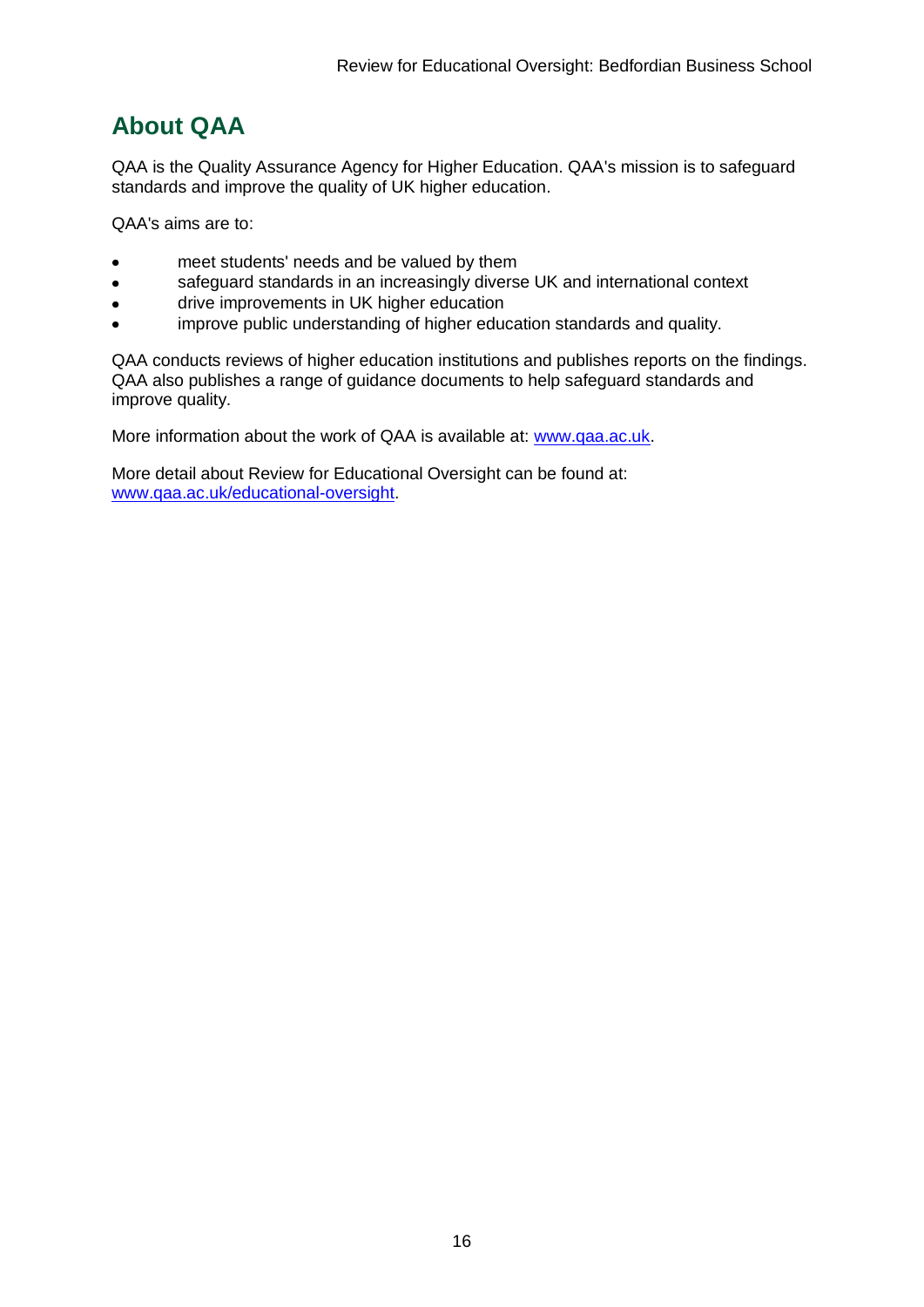## **Glossary**

This glossary explains terms used in this report. You can find a fuller glossary at: [www.qaa.ac.uk/aboutus/glossary.](http://www.qaa.ac.uk/aboutus/glossary) Formal definitions of key terms can be found in the *[Review for Educational Oversight: Handbook](http://www.qaa.ac.uk/Publications/InformationAndGuidance/Pages/REO-designated-providers-handbook-13.aspx)*. 4

**academic quality** A comprehensive term referring to how, and how well, higher education providers manage teaching and learning opportunities to help students progress and succeed.

**academic standards** The standards set and maintained by degree-awarding bodies for their courses (programmes and modules) and expected for their awards. See also **threshold academic standards**.

**awarding body** A UK higher education provider (typically a university) with the power to award degrees, conferred by Royal Charter, or under Section 76 of the Further and Higher Education Act 1992, or under Section 48 of the Further and Higher Education (Scotland) Act 1992, or by Papal Bull, or, since 1999, granted by the Privy Council on advice from QAA (in response to applications for taught degree-awarding powers, research degree-awarding powers or university title).

**awarding organisation** An organisation authorised to award a particular qualification; an organisation recognised by Ofqual to award Ofqual-regulated qualifications.

**designated body** An organisation that has been formally appointed or recognised to perform a particular function. QAA has been recognised by UKBA as a designated body for the purpose of providing educational oversight.

**differentiated judgements** In a Review for Educational Oversight, separate judgements respectively for the provision validated by separate awarding bodies.

**enhancement** The process by which higher education providers systematically improve the quality of provision and the ways in which students' learning is supported. It is used as a technical term in QAA's review processes.

**external examiner** An independent expert appointed by an institution to comment on student achievement in relation to established academic standards and to look at approaches to assessment.

**framework for higher education qualifications** A published formal structure that identifies a hierarchy of national qualification levels and describes the general achievement expected of holders of the main qualification types at each level, thus assisting higher education providers in maintaining academic standards. QAA publishes the following frameworks: *The framework for higher education qualifications in England, Wales and Northern Ireland* (FHEQ) and *The framework for qualifications of higher education institutions in Scotland*.

**good practice** A process or way of working that, in the view of a QAA review team, makes a particularly positive contribution to a higher education provider's management of academic standards and the quality of its educational provision. It is used as a technical term in QAA's review processes.

**highly trusted sponsor** An organisation that the UK Government trusts to admit migrant students from overseas, according to Tier 4 of the UK Border Agency's points-based

\_<br><sup>4</sup> [www.qaa.ac.uk/Publications/InformationAndGuidance/Pages/REO-designated-providers-handbook-13.aspx](http://www.qaa.ac.uk/Publications/InformationAndGuidance/Pages/REO-designated-providers-handbook-13.aspx)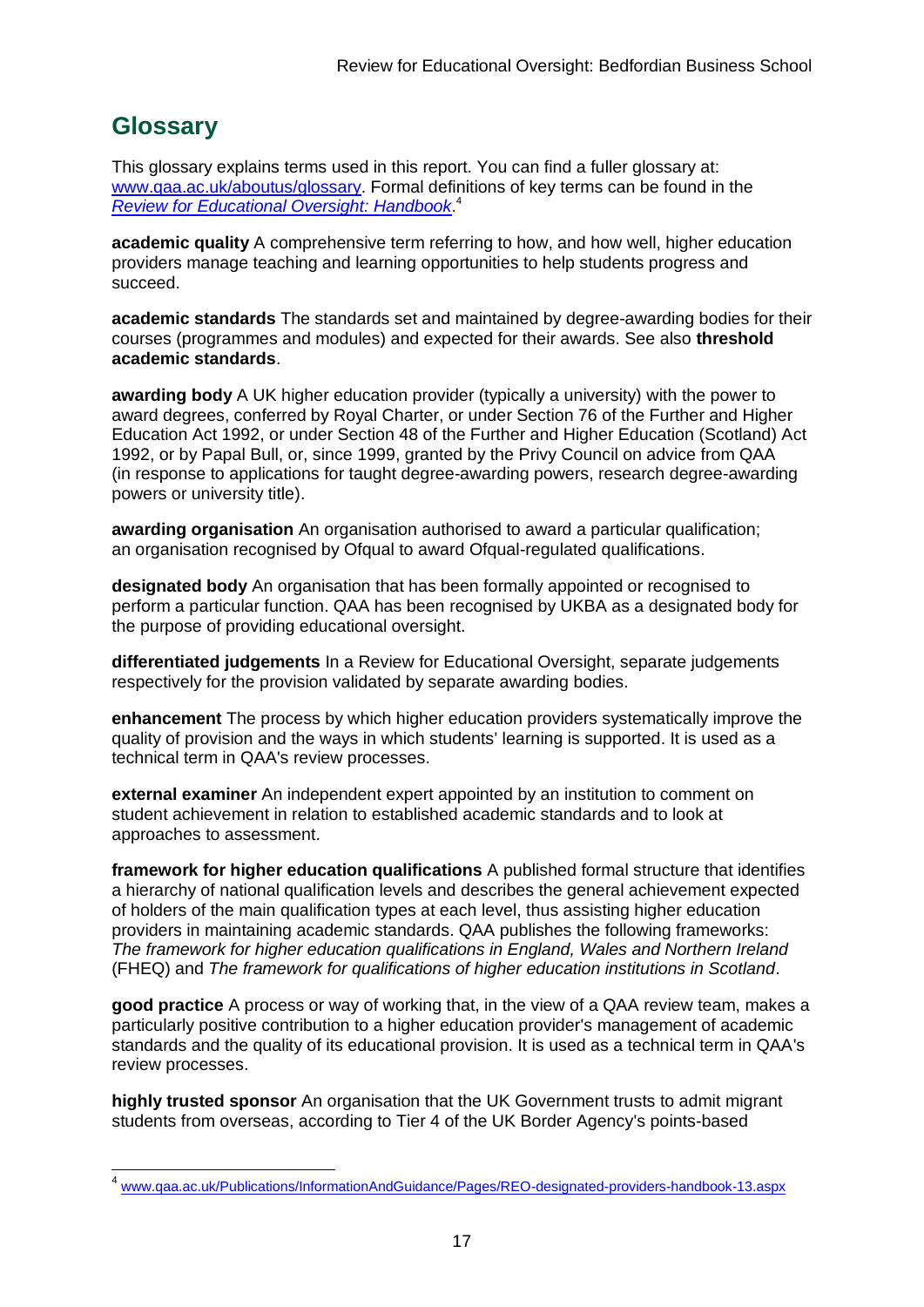immigration system. Higher education providers wishing to obtain this status must undergo a successful review by QAA.

**learning opportunities** The provision made for students' learning, including planned study, teaching, assessment, academic and personal support, and resources (such as libraries and information systems, laboratories or studios).

**learning outcomes** What a learner is expected to know, understand and/or be able to demonstrate after completing a process of learning.

**operational definition** A formal definition of a term, which establishes exactly what QAA means when using it in reviews and reports.

**programme (of study)** An approved course of study that provides a coherent learning experience and normally leads to a qualification.

**programme specifications** Published statements about the intended **[learning outcomes](http://newlive.qaa.ac.uk/aboutus/glossary/pages/glossary-l.aspx#l2)** of **programmes** of study, containing information about teaching and learning methods, support and assessment methods, and how individual units relate to levels of achievement.

**provider (s) (of higher education)** Organisations that deliver higher education. In the UK they may be a degree-awarding body or another organisation that offers programmes of higher education on behalf of degree-**awarding bodies** or **awarding organisations**. In the context of Review for Specific Course Designation the term means an independent School.

**public information** Information that is freely available to the public (sometimes referred to as being 'in the public domain').

#### **quality** See **academic quality**.

**Quality Code** Short term for the UK Quality Code for Higher Education, which is the UKwide set of reference points for higher education providers (agreed through consultation with the higher education community, and published by QAA), which states the Expectations that all providers are required to meet.

**reference points** Statements and other publications that establish criteria against which performance can be measured. Internal reference points may be used by providers for purposes of self-regulation; external ones are used and accepted throughout the higher education community for the checking of standards and quality.

**subject benchmark statement** A published statement that sets out what knowledge, understanding, abilities and skills are expected of those graduating in each of the main subject areas (mostly applying to [bachelor's degrees\)](http://newlive.qaa.ac.uk/aboutus/glossary/pages/glossary-b/aspx#b1), and explains what gives that particular discipline its coherence and identity.

**threshold academic standards** The minimum acceptable level of achievement that a student has to demonstrate to be eligible for an academic award. Threshold academic standards are set out in the national **frameworks for higher education qualifications** and **subject benchmark statements**. See also **[academic standards](http://newlive.qaa.ac.uk/aboutus/glossary/pages/glossary-a.aspx#a3)**.

**widening participation** Increasing the involvement in higher education of people from a wider range of backgrounds.